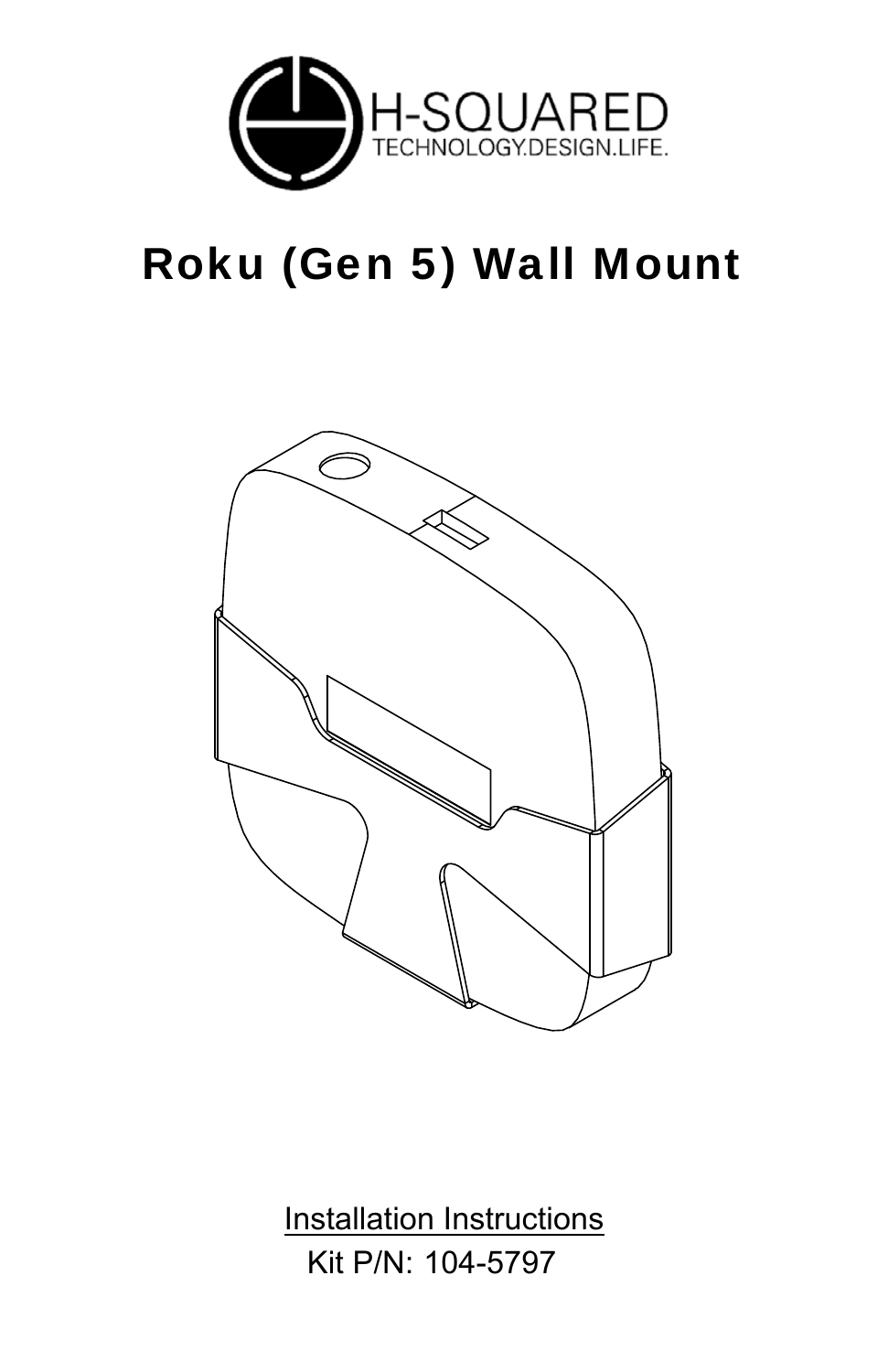## **Kit Contents:**

(1) Wall Bracket

## **Mounting Hardware:**

- (2) Flat Head Screws
- (2) Drywall Anchors

## **Wall Mount Instructions**

- Determine Location: Select appropriate location on wall. Consider cable routing and length. **Step 1**
- **Step 2** Mark Hole Positions: Hold Wall Bracket in position and mark the 2 hole positions shown below with pencil.



Install Drywall Anchor: Install one Drywall Anchor at each hole mark. Using a #2 Phillips head screwdriver press the anchor into the drywall while turning clockwise until it is seated flush with the wall. **Step 3**

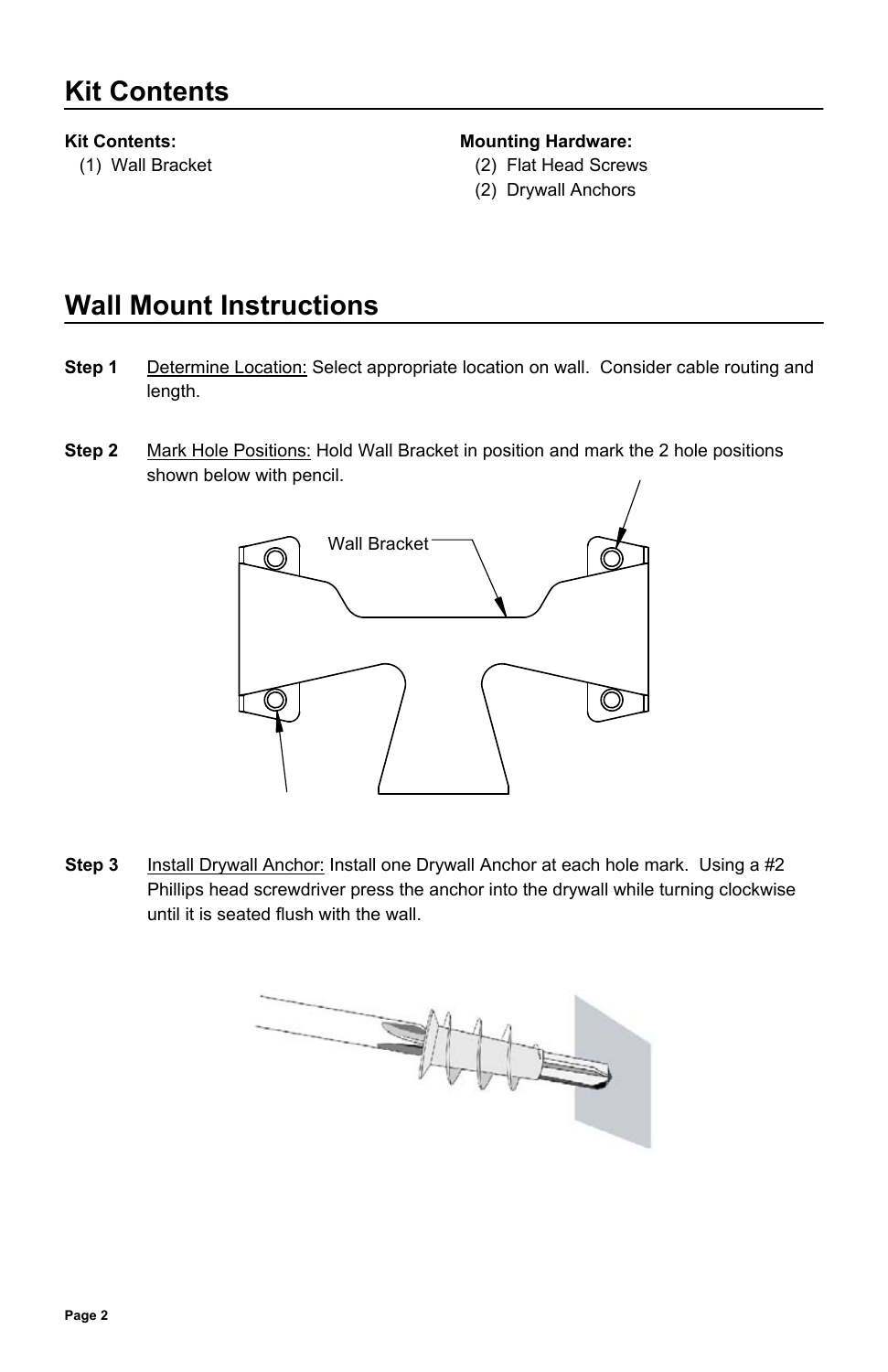**Step 4** Install Wall Bracket: Install the Wall Bracket to the wall using the 2 Flat Head Screws as shown below.



**Step 5** Install Roku: Slide the Roku down into the Wall Bracket. Be sure that the power connector is facing upwards and the Roku logo is facing away from the wall.